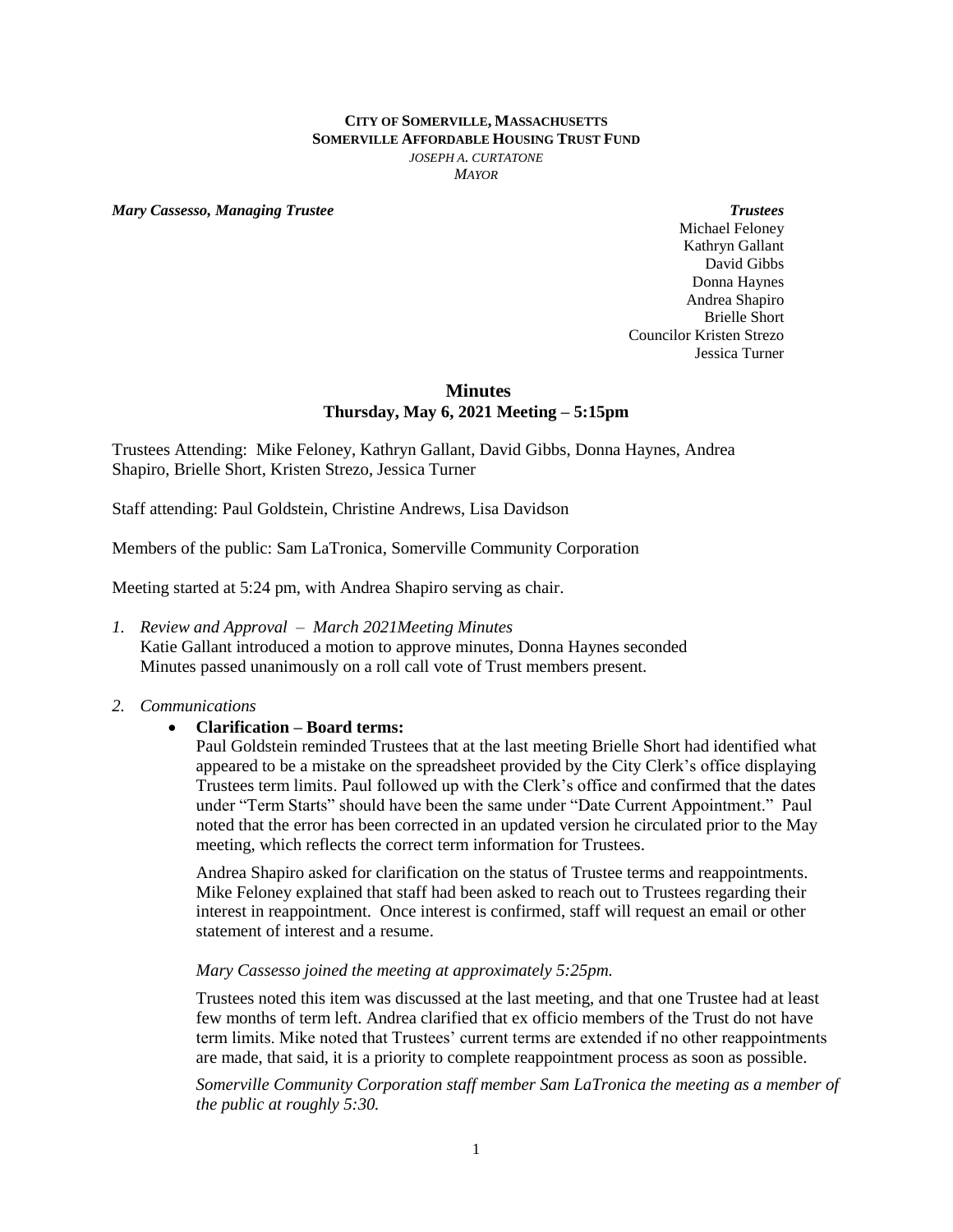**Execution of engagement letter with Powers & Sullivan for FY19/20 financial review:**  Paul informed Trustees that the letter of engagement for the FY19/20 financial review was executed with Powers & Sullivan on March  $11<sup>th</sup>$ , and that the financial review has begun.

## **Execution of FY21 CPA Grant Agreement:**

Paul informed Trustees that the FY21 CPA Memorandum of Agreement was transmitted to the Community Preservation Committee on April  $20<sup>th</sup>$  with Mary's signature, and that a copy would be forthcoming to Trustees for their information. Paul noted the total FY21 CPA grant amount will be \$1,320,471. With the FY21 debt service for the 100 Homes Bond (\$314,500) subtracted, the total amount will be **\$1,005,971.**

## **Update – Clarendon Hill Redevelopment:**

In order for construction to be able to begin on the first structure, which will be market rate, construction and engineering plans must be provided through the state MassWorks Grant, which is awarded to communities by the state for public infrastructure improvements. Mike continued that lots of focused work in advancing design plans has been ongoing, but the best case scenario for a construction start date would be in January, 2022, which would allow time for the company constructing the modular units to set up a site for that purpose. Mike further noted that similar issues occurred with other SHA projects such as Waterworks.

Katie confirmed Mike's updates, and indicated she had not yet had a chance to check in with SHA staff working on the project.

## **Update – SAHTF Home Rule Petition (HRP) status:**

Mike explained that the HRP had been filed, but has still not been assigned to a Legislative Committee. Mike also noted that once the State legislature resolves its budget discussions, other legislative priorities will be able to move forward, including the Trust's HRP.

## *3. Continued Business*

 **Update – SCC's proposed acquisition of 147 Cedar St. (6-unit multi-family property):** SCC has briefed OSPCD on significant road blocks that have emerged on the acquisition of 147 Cedar Street. The initial lender, Winter Hill Bank, decided not to proceed, after expressing concern about SCC's overall financial position. SCC has incurred financial losses in recent years, and OSPCD has noted that the new executive director at SCC has improved the situation somewhat. Mike further noted that SCC is preparing to update the status of the 100 Homes Project.

Sam LaTronica indicated to Trustees that SCC has been aware of their financial issues for some time, and noted that SCC had secured a loan from Winter Hill Bank in February, and were caught off guard when Winter Hill pulled out of the loan for 147 Cedar. The subsequent lending offer was not agreeable to SCC. Sam confirmed the P&S agreement had lapsed, and further noted that SCC does not see a way for the project to move forward at this time.

Kristen Strezo inquired about the asking price, Sam replied that it was \$1.85 million.

Donna Haynes asked Sam if the project fell through because the bank lacked confidence in SCC's finances. Sam indicated that this did seem to be the case.. Donna suggested to Sam they talk further about what might preserve the project.

Mary Cassesso asked about any ideas for new programs or sources of funding, and mentioned Governor Baker's housing bill. Trustees further noted that community development loans are quite sought after and people are willing to work out issues to make those loans happen.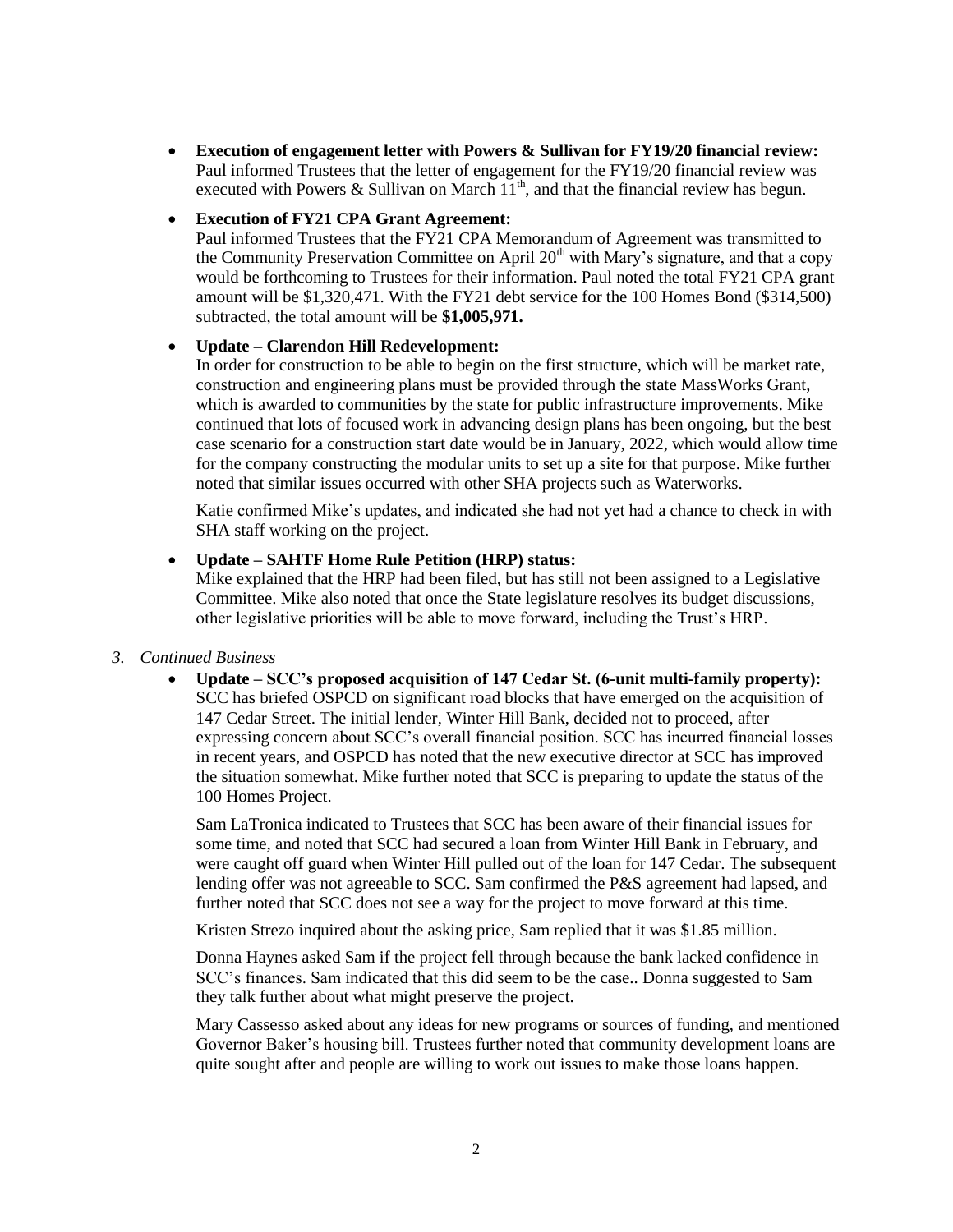## *4. New Business*

### **Financial Reports(s) review:**

Paul walked Trustees through updated financial reports through March of 2021 for the Trust's Non CPA bank account. Paul pointed out that several "Outstanding Commitments" had been drawn down on by providers, despite the amount not yet being withdrawn from the Non CPA account. Paul further explained that Lisa Davidson was able to see what commitments were drawn down in MUNIS, and adjusted the "Outstanding Commitments" tab accordingly for the most recent statement in March, and also added a tab for "New Expenses That Haven't Cleared Bank Account", which reflects a total of \$188,348.24 for "Outstanding Commitments" that have been drawn down, and eventually will be transferred to the City's General Fund. That amount has been deducted from the "Available for New Commitments" tab, which at the end of March totaled **\$5,905,113.07.** Paul indicated that a similar review of the Trust's CPA bank account would hopefully be available at June's Trust meeting.

Lisa Davidson noted that Trustees usually see Trust expenses at some point, and that her concern when compiling the updated financial reports was that the Trustees would be looking at the reports and not seeing the outstanding commitments being drawn upon, and would assume that agencies are not drawing down on the commitments. Andrea brought up that OSPCD would hopefully be signing off on invoices and updating the financial reports in real time. Lisa replied that the ending bank balance on the financial reports should match the actual bank statement, which will be the case going forward.

Mary brought up that the Trust wants to ensure executed invoices are paid in a timely manner. Lisa replied that invoices should be looked at it within ten days, and are sent back to vendor if there are any issues. Lisa went on to mention that agencies are getting their invoices honored in a timely manner for the most part.

Mike noted that City staff continues to work remotely, with City Hall and City Hall Annex remaining closed to the public*.* Mike further indicated he and Lisa are in the office 2-3 times a week for essential purposes only*.*

#### **Preview of June Meeting**

Mike acknowledged that he has not been in position to make as much of an update for the HRP as he and Paul would have liked. Mike elaborated that the goal of that funding was very clear; to get back where the Trust was before DOR decided to look at selected CPA transactions and initiatives. On the upcoming Strategic Visioning for the Trust, Mike communicated to Trustees that the City is waiting for subsequent updates, and will be reaching out to consultant who led the last Visioning effort. Mike indicated will provide budget info and an RFP in draft form regarding Strategic Visioning that will be shared at the June meeting.

## *Kristen Strezo left the meeting at 6:18pm.*

Trustees asked if the Trust is inclined to have the Visioning item on the next meeting agenda, and inquired as to what other potential agenda items would be carried for the June meeting. Andrea acknowledged that the June agenda could be very long, with Strategic Visioning update and a presentation from SCC regarding their financial status*.* Andrea suggested prioritizing the SCC presentation, and the Visioning conversation can be bumped if necessary. Donna indicated she would like to be present for the Visioning item and would be on vacation at the time of the June meeting. Mike brought up the Somerville Community